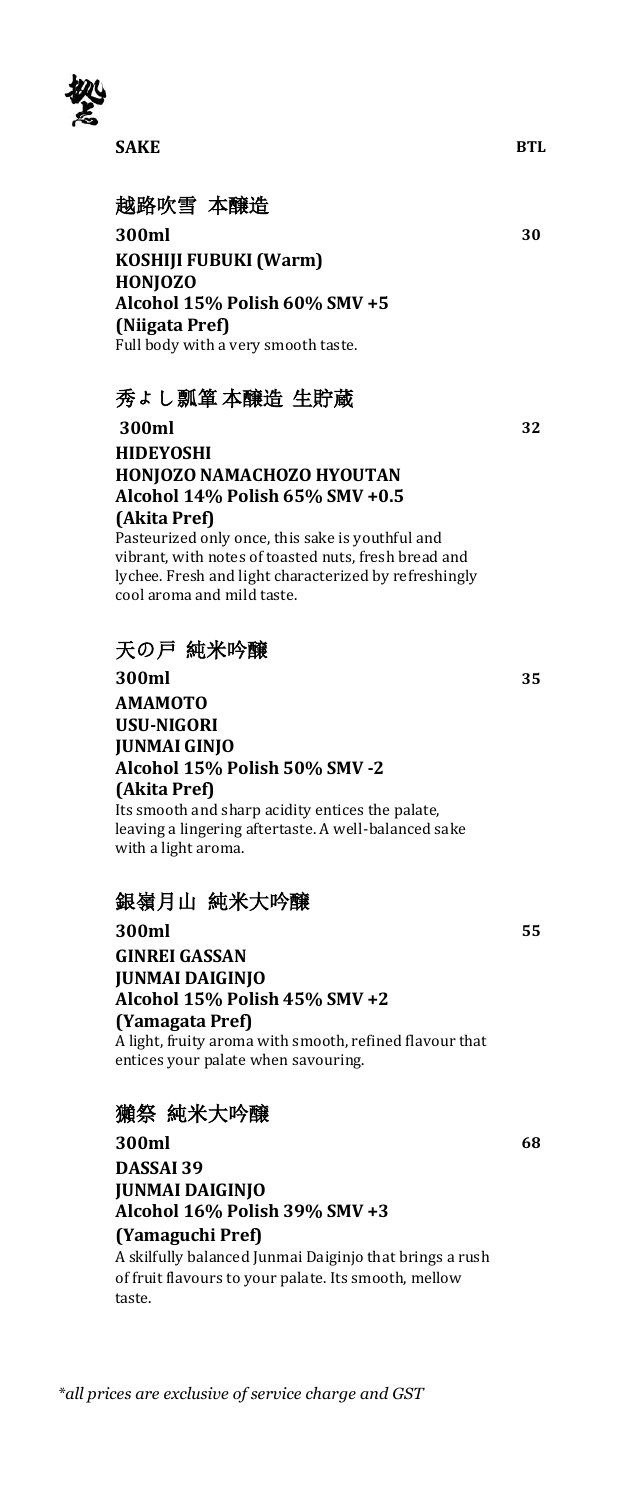

# 獺祭 39 純米大吟醸<br>720ml **720ml 168 DASSAI 39**

#### **JUNMAI DAIGINJO Alcohol 16% Polish 39% SMV +3 (Yamaguchi Pref)**

Wading through a field of white flowers, the spring breeze tickling your skin, and a succulent mango in your palm. A skilfully balanced Junmai Daiginjo that brings a rush of fruit flavours to your palate. Its smooth, mellow taste.

# 蓬莱 純米大吟醸

### **720ml 139 HOURAI JUNMAI DAIGINJO Alcohol 15.5% Polish 45% SMV +3 (Gifu Pref)**

Light melon aromas laced with cream cheese and rainwater. Complex and structured on the palate with a great depth of flavor that lingers. Well-textured yet light, with a slight crisp, mineral finish.

### 菊水 大吟醸 原酒

### **720ml 148 KIKUSUI DAIGINJO GENSHU Alcohol 18% Polish 50% SMV +2 (Niigata Pref)**

This premium sake has highly complex flavors that are light and aromatic. It has a dry and inviting taste that is soft on the tongue and gives out slightly sweet taste at the end.

# 秀よし 純米大吟醸

#### **720ml 158 HIDEYOSHI JUNMAI DAIGINJO Alcohol 15% Polish 40% SMV +2 (Akita Pref)** Youthful aroma of pineapple, lemon curd and fresh grapes. Delicate and refreshing with a citrus tail.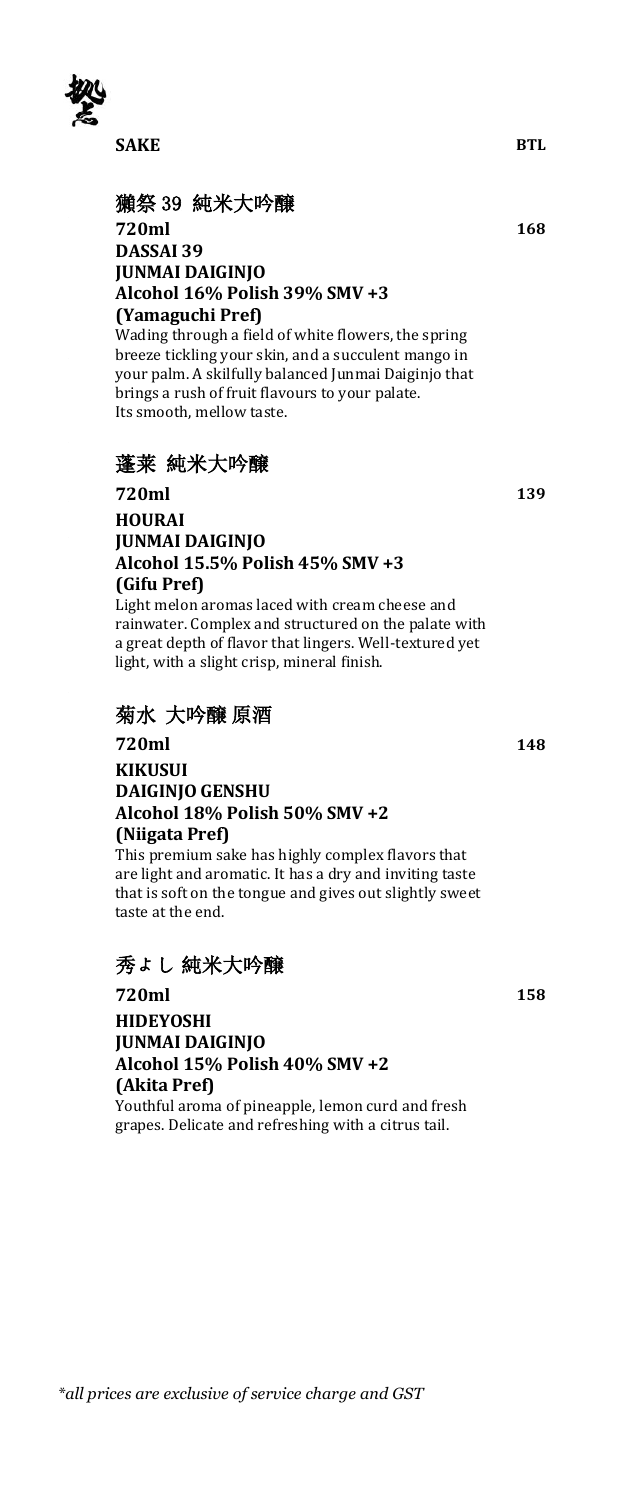

# 醸し人 九平次 純米大吟醸

#### **720ml 186 KAMOSHIBITO KUHEJII YAMADANISHIKI 40 KANOCHI JUNMAI DAIGINJO Alcohol 16% Polish 40% SMV - (Aichi Pref)**

A very lively nose, fresh herbs and notes of peppery rose mingle with lychee.

The aromatic power does not take the upper hand on the satiny texture in the mouth. Very voluminous and tense, it expresses the generosity and elegance of Yamadanishiki.

# 奥出雲 純米大吟醸

**720ml 196 OKUIZUMO JUNMAI DAIGINJO Alcohol 16% Polish 40% SMV +1 (Shimane Pref)**

Using a rare sake rice'Hattannagare', when drink it surrounded by a gorgeous fragrance. The soft taste spreads in mouth. Enjoy the scent after taste. It has refreshing clean mouthfeel.

# 繁桝 純米大吟醸

**720ml 132 SHIGEMASU JUNMAI DAIGINJO Alcohol 15% Polish 50% SMV +2 (Fukuoka Pref)** One of the best sake in Kyuushu, using Yamada

Nishiki 100%. Sophisticated balance of dry and smooth.

# 赤烏帽子 純米大吟醸

**720ml 138 AKAEBOSHI JUNMAI DAIGINJO Alcohol 15.5% Polish 45% SMV +3 (Yamagata Pref)** The Sake is made by "Miyama Nishiki sake rice" which is grown in Nagano mostly and has mellow taste and sharp taste.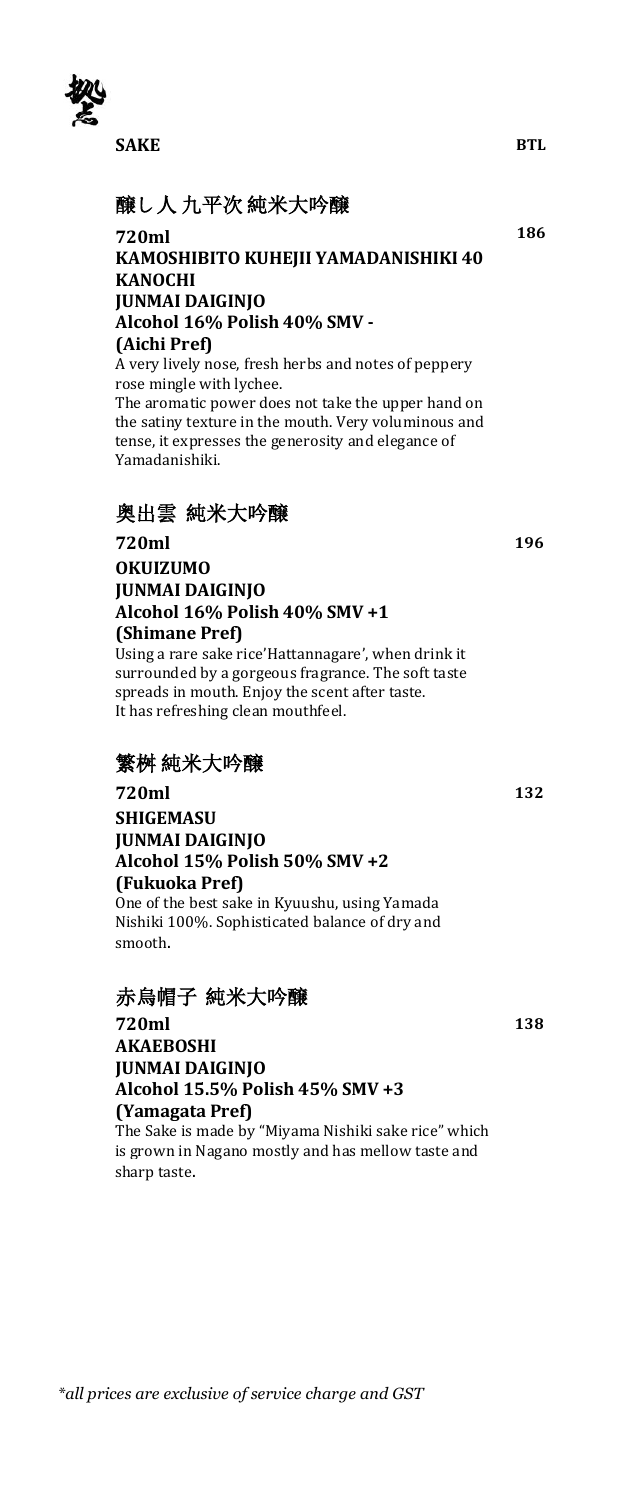

# 仙禽 無垢 純米大吟醸

**720ml 145 SENKIN MODERN MUKU JUNMAI DAIGINJIO Alcohol 16% Polish 40-50% SMV +2 (Tochigi Pref)** Intense perfumes of ripe fruits such as peach & pear, luscious texture, a juicy sweetness & a large flavor profile with a long finish.

### 福寿 純米吟醸

**720ml 108 FUKUJU JUNMAI GINJO Alcohol 15% Polish 60% SMV +2 (Hyogo Pref)** Smooth and user friendly Ginjo has a rolling nose filled with strawberries, and melon, and a hint of banana. silky, juicy, fleshy.

# 千歳鶴 純米吟醸

**720ml 120 CHITOSETSURU JUNMAI GINJO Alcohol 15.5% Polish 55% SMV +3 (Hokkaido Pref)**

A pure rice ginjo sake with a gorgeous and transparent aromatic taste made using 100% Hokkaido rice. Light, deep taste that is filled with richness.

### 真野鶴 純米吟醸

**720ml 122 MANOTSURU JUNMAI GINJO Alcohol 15.5% Polish 55% SMV +3 (Niigata Pref)** Sweet melon, straw, slight mineral notes, coupled

with a gentle rice sweetness. Well-textured on the palate. Perfect balance of aroma and flavours.

# 燦然 純米大吟醸

**1800ml 288 SANZEN JUNMAI DAIGINJO OMACHI Alcohol 17% Polish 50% SMV -5 (Okayama Pref)**

Aromatic notes of grapefruit, mandarin orange and pomelo, well textured with a bit of bite on the palate. Noble astringency caps off the finish, leading to a crisp and uplifting end.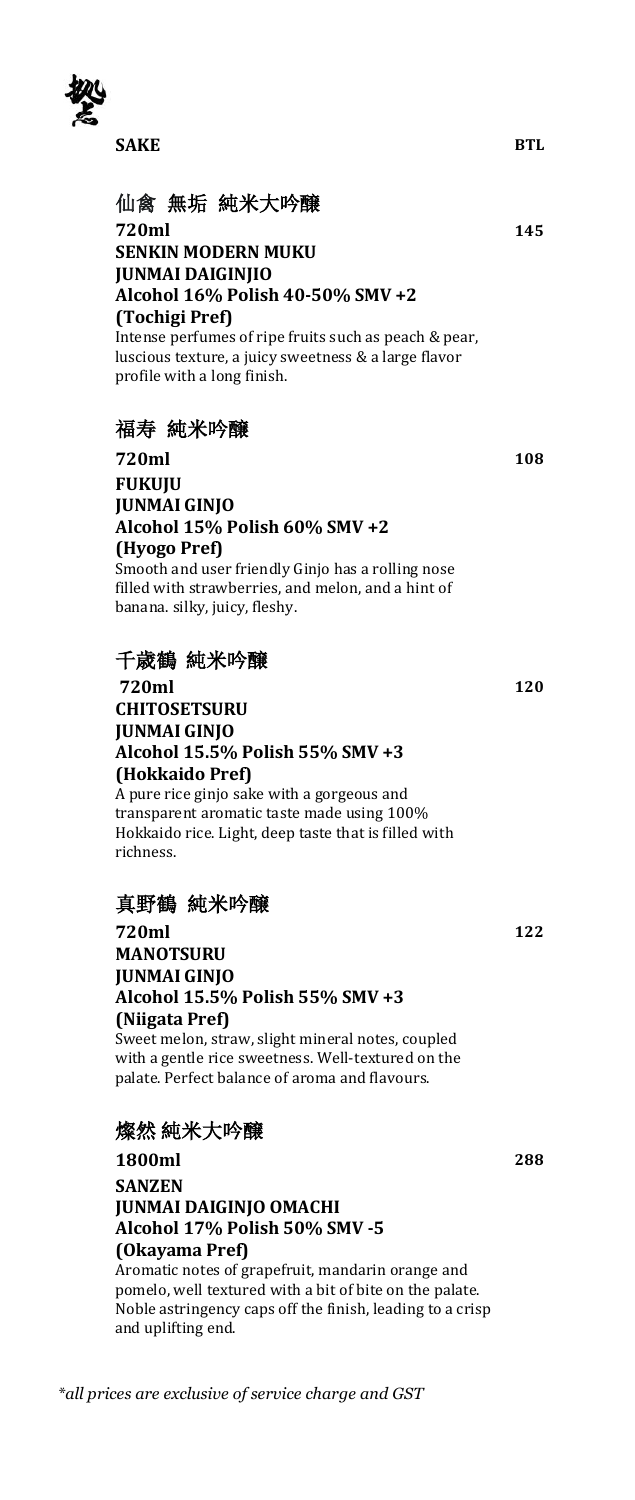

# 出羽桜 純米

**720ml 106 DEWAZAKURA JUNMAI DEWANOSATO Alcohol 15% Polish 60% SMV +1 (Yamagata Pref)**

Crisp, clear and full of flavor. Dry style Sake with umami notes on the nose. Fresh green apple and spice, with a rich, soft mouth feel and good balance.

### 三笑楽 純米

**720ml 108 SANSHORAKU JUNMAI Alcohol 15% Polish 65% SMV +4 (Toyama Pref)** Gokayama is very rich in natural water spring water. It's a savory pure rice liquor with a moderate acidity that tightens the umami of rice mellow and rice

fragrance.

### 半蔵 辛口 特別純米

**720ml 110 HOUZOU KARAKUCHI TOKUBETSU JUNMAI Alcohol 15% Polish 60% SMV +6 (Mie Pref)** Dry and mellow, refreshing aftertaste.

# 天領誉 辛口 吟醸

**720ml 102 TENRYOHOMARE KARAKUCHI GINJO Alcohol 16% Polish 40% SMV +3.5 (Nagano Pref)** Light aromatic spice, notes of rainwater and mineral. Clean, light and airy on the palate.

## **FRUIT LIQUEUR** 紀州鶯屋 梅酒原酒

|                                                                                                                                          | 105 |
|------------------------------------------------------------------------------------------------------------------------------------------|-----|
| 720ml                                                                                                                                    |     |
| UGUISU-YA UNBLENDED UMESHU                                                                                                               |     |
| Alcohol 20%   Plums (from Kishu)                                                                                                         |     |
| (Wakayama Pref)                                                                                                                          |     |
| Matured and mellow Umeshu prepared from fully-<br>ripened 'Kishu Nanko plums'.<br>Pure honey and royal jelly are added to give a healthy |     |
| finish.                                                                                                                                  |     |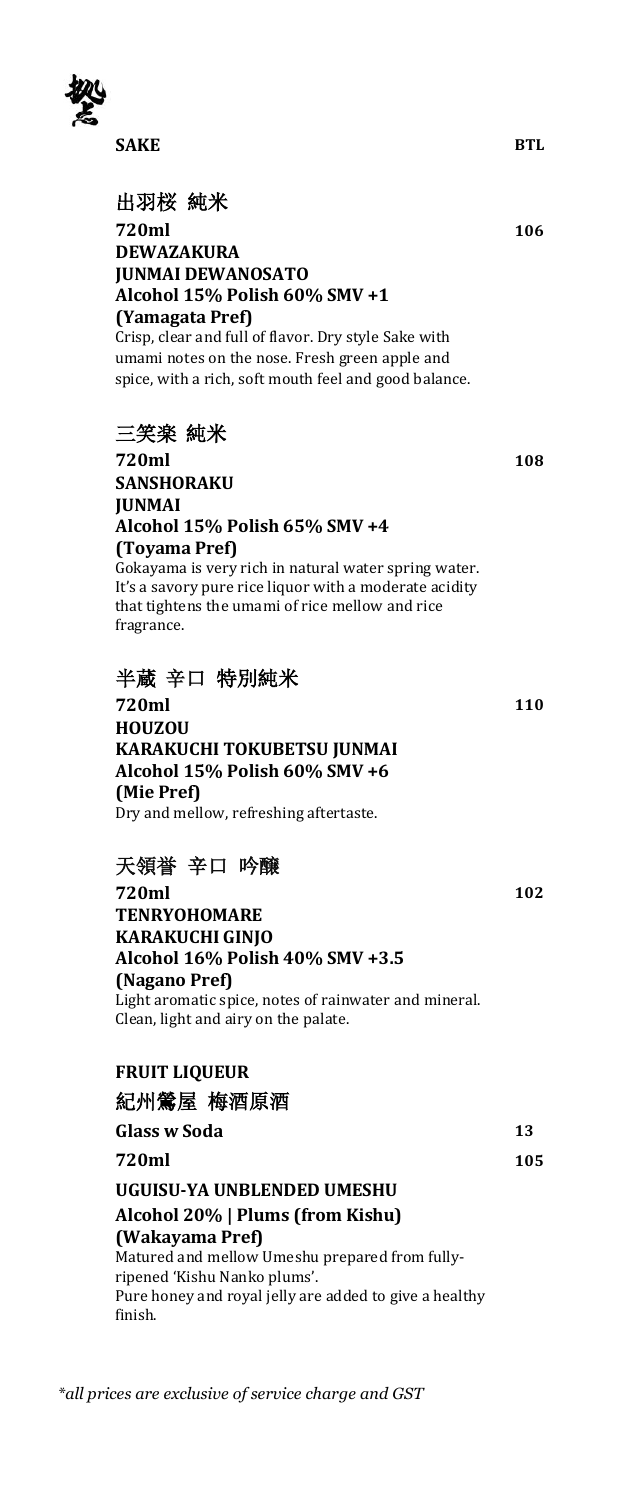

**SHOCHU BTL**

# 白天 宝山 | 本格芋焼酎 **720m**l **119**

**HAKUTEN HOUZAN | IMO SHOCHU Alcohol 20% | Sweet Potato (Kagoshima Pref)** Sweet with a rich fragrance of sweet potato, and it has sweet taste of sweet potato and sharpness of spicy

# 魔王 | 本格焼酎

taste.

**720ml 400 MAOH | IMO SHOCHU Alcohol 25% | Sweet Potato (Kagoshima Pref)** Made by Shiratama Jyozo using high quality sweet potato that is matured in earthen pots.

Full of the aroma of baked sweet potato with a finishing touch of sweetness and elegance**.**

# 村尾 | プレミアム焼酎芋 **1800ml 760**

**MURAO | PREMIUM IMO SHOCHU Alcohol 25% | Premium Sweet Potato (Kagoshima Pref)**

It is known as a premium potato shochu. It has a powerful taste and aroma along with the sweetness of potato giving an exquisite taste of which spreads throughout your mouth.

# 朝日 | 黒糖焼酎

**720ml 120**

**ICHINOJO ASASHI | KOKUTOU SHOCHU Alcohol 25% | Brown Sugar | Black rice Koji (Kagoshima Pref)**

This particular shochu is made using more brown sugar than the traditional shochu and using a black rice koji to create a sharp and crisp taste. This distinct and inviting aroma of brown sugar adds a special flavor to the bottle.

# いいちこ | 麦焼酎

**720ml 125**

#### **IICHIKO SPECIAL | BARLEY SHOCHU Alcohol 25% (Fukouka Pref)**

This award-winning Iichiko Special shochu is a mature shochu produced using raw spirits aged in barrels. Producing a rich aroma and a mellow taste.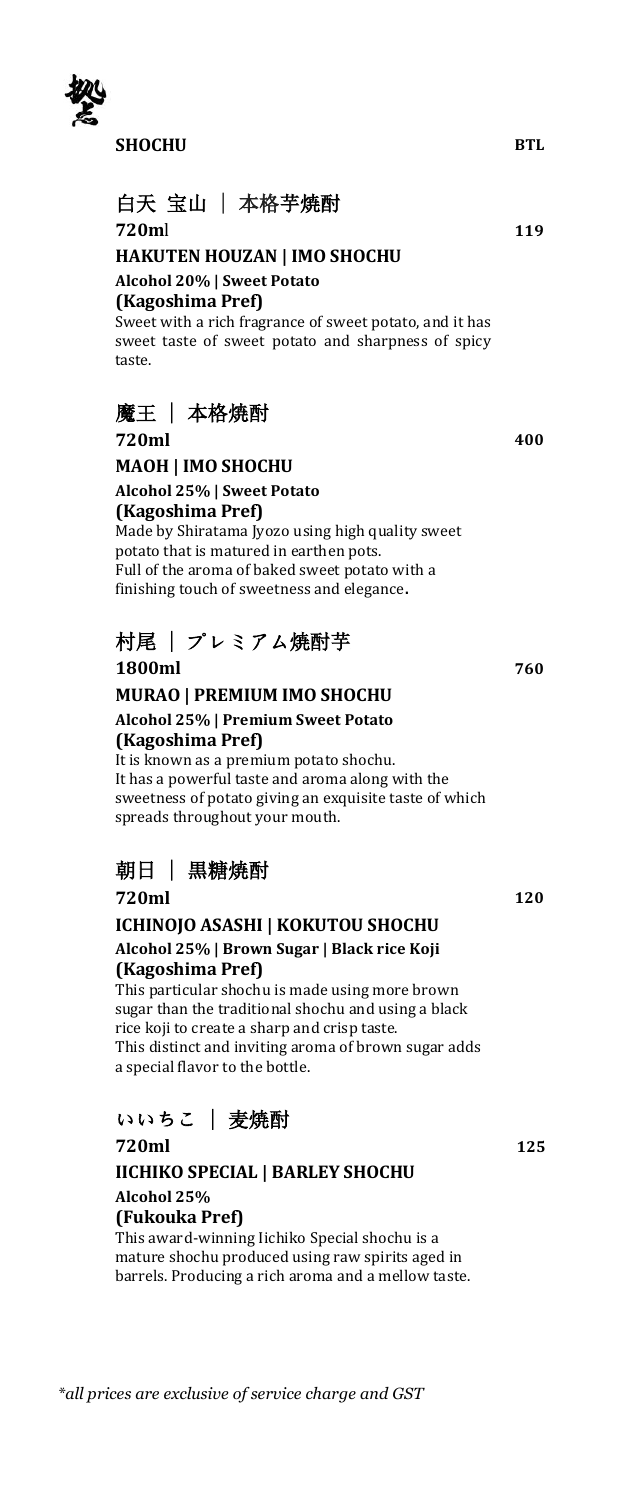

**SHOCHU BTL**

# 綾 SELECTION | 麦焼酎

#### **720ml 165**

#### **AYA SELECTION | BARLEY SHOCHU**

#### **Alcohol 38%**

#### **(Miyazaki Pref)**

Long-term aged shochu for over 3 years. A blend of "Aya no Yusui" selected from 100 famous waters and carefully selected barley that has been carefully aged and stored in oak barrels for a long time in white oak.

The character of the Selection is clear and pure, with notes of ripe peaches and a hint of mango

#### **GIN -**

# 桜島小みかん **500ml 138**

# **KOMASA CRAFT GIN SAKURAJIMA KOMIKAN Alcohol 45%**

### **(Kagoshima Pref)**

Truly unique and outstanding artisanal gin made using the world's smallest satsumas, harvested in Southern Japan.

Juniper berries and a range of other botanicals are also used in this citrusy and sweet expression.

### **WHISKY**

### 山崎

**700ml 580 YAMAZAKI SINGLE MALT AGED 12years**

**Alcohol 43%**

#### **(Shimamoto, Osaka Pref)**

Full-bodied and smooth. Sweet with vanilla, citrus notes with an undercurrent of spice just underneath all the candied notes balancing dusty cigarette ash and cedarwood dryness

#### **CHAMPAGENE**

**DOM PERIGNON 2008**

#### **750ml 420**

**Alcohol 12.5%**

#### **(France Pref)**

There is complete balance between the nose and the palate. Its slender, minimalist, pure, toned, athletic character is now also expressed with warmth. The vintage's characteristic acidity is remarkably well integrated. Its persistence is mainly aromatic, grey, smoky and highly promising.